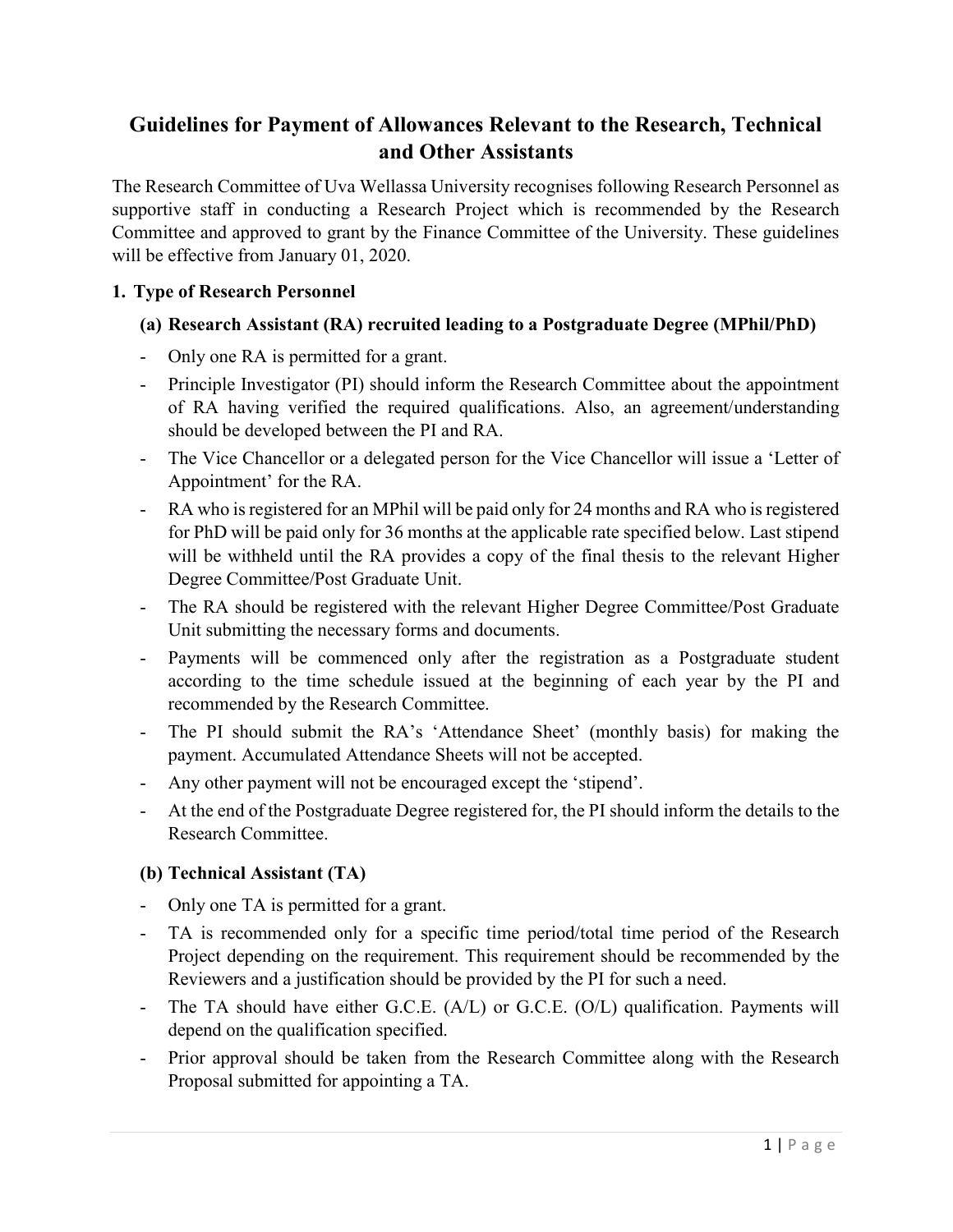- The PI should submit the TA's daily work report for payment on time, as per the scheduled date.

# (c) Other Assistant(s)/Labour(s)

- The requirement should be specified in the Research Proposal at the time of submission.

### 2. Amount of Payment

Based on the 'Payment Guidelines' specified by National Research Council (NRC) of Sri Lanka in 2019 and the National Science Foundation (NSF) of Sri Lanka in 2018 (Table 1), following rates of payments are adapted (Table 2).

### (a) Research Assistant (RA)

### Table 01: Reference of Payments for RA (NRC and NSF Guidelines).

|                                                | Payment (Rs.) |            |           |
|------------------------------------------------|---------------|------------|-----------|
| Qualification                                  | NRC*          | $NSF**$    | $NSF***$  |
| Bachelor Degree with MPhil                     | 100,000.00    | 100,000.00 |           |
| Bachelor Degree with MSc                       | 80,000.00     | 80,000.00  | 60,000.00 |
| Bachelor Degree with a First or Second Upper   | 60,000.00     | 60,000.00  |           |
| Bachelor Degree with a Second Lower or without |               |            |           |
| a Class                                        | 50,000.00     | 60,000.00  |           |

\*Research Assistant

\*\*Research Scholar

\*\*\*Registered for Postgraduate Research Degree

#### Table 02: Recommended Rates of Payments for RA by the Research Committee.

| Qualification                                             |        |      |              |                | Stipend (Rs.) |
|-----------------------------------------------------------|--------|------|--------------|----------------|---------------|
| 1. Bachelor                                               | Degree | with | Postgraduate | Qualifications | 80,000.00     |
| (MPhil/MSc/MBA/MA or equivalent)*                         |        |      |              |                |               |
| 2. Bachelor Degree with a First or Second Upper           |        |      |              |                | 60,000.00     |
| 3. Bachelor Degree with a Second Lower or without a class |        |      |              | 55,000.00      |               |

\*Leading to a PhD degree

# (b) Technical Assistant

- Here, the Guidelines provided by NRC will be adapted, as it is.
- Accordingly, allowance for TA with G.C.E. (A/L) qualification will be Rs. 1,500.00 per day or Rs. 30,000.00 per month and TA with G.C.E. (O/L) qualification will be Rs. 1,000.00 per day or Rs. 20,000.00 per month.